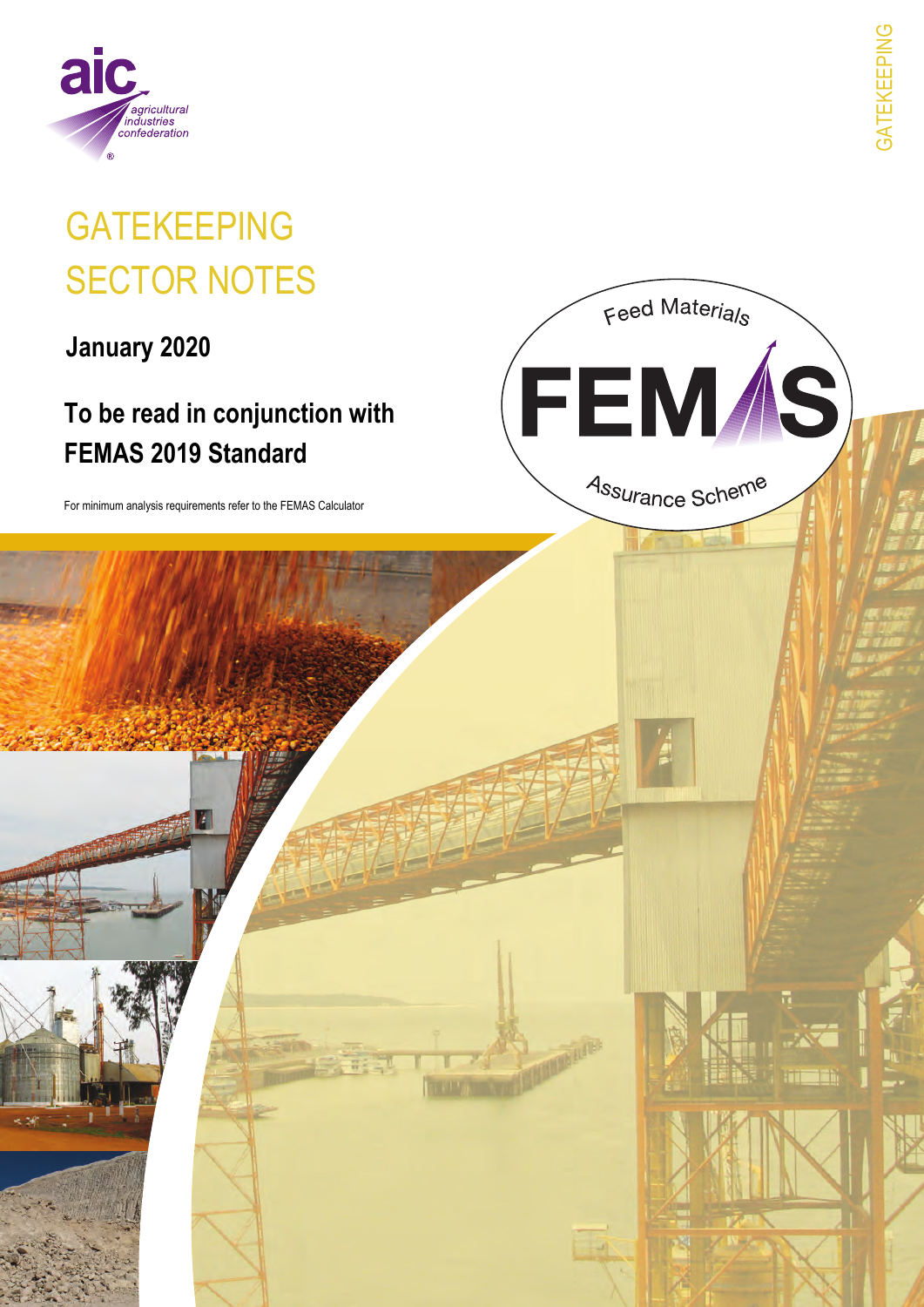### **FEMAS Sector Note No. 16 – Gatekeeping**

These Sector Notes apply to businesses that include within their scope of activity the role of Gatekeeping, as described in Section 3 of the FEMAS Scheme Rules, incorporated into the FEMAS Standard 2019.

These Notes are not exhaustive and are intended to assist in the application of the corresponding requirements of the FEMAS Standard and are not to be considered in isolation.

Please note that additional FEMAS Sector Notes may also apply, depending on the Sector and activities of the Participant.

**Section 1** of these Sector Notes includes definitions of specific relevance to this sector.

**Section 2** of these Sector Notes explains the application process and requirements

**Section 3** of these Sector Notes includes those additional requirements of the FEMAS Scheme specific to this sector and with which Participants **must** comply in order to achieve certification under the FEMAS Scheme.

**Section 4** of these Sector Notes includes additional guidance (shown in italics) specific to this sector, which will assist Participants in interpreting the FEMAS Standard for their sector.

#### **1 Definitions**

| Gatekeeper | A Participant who sources a feed from a supplier not assured against a  |  |
|------------|-------------------------------------------------------------------------|--|
|            | scheme recognised by AIC and takes responsibility for the safety and    |  |
|            | suitability of the feed before it enters into the assured supply chain. |  |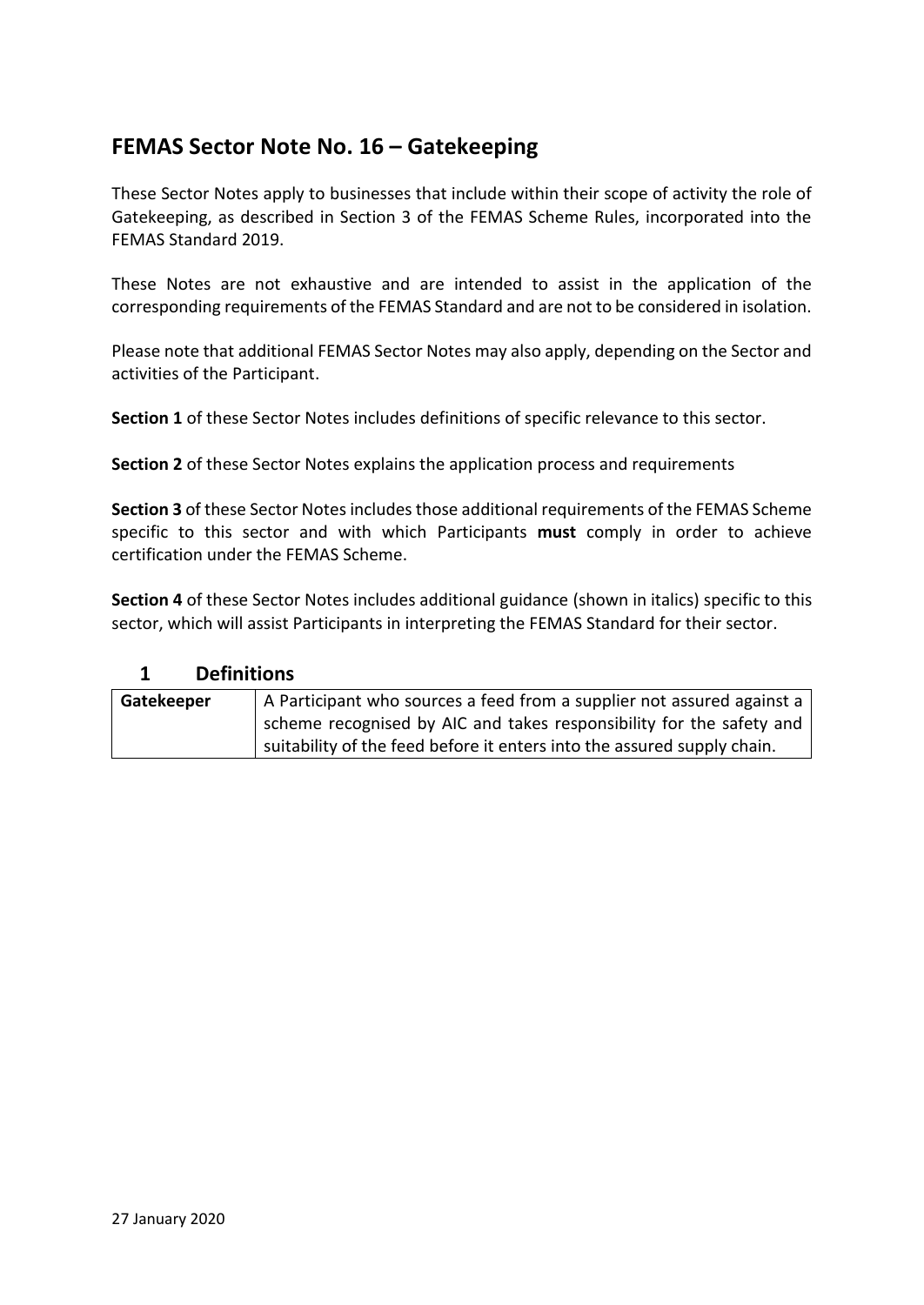### **2 Application**

#### **Stage 1**

#### **Overview**

Application must be made to the Certification body for any new FEMAS Applicants wishing to operate under the Gatekeeper rules. Application must also be made to the Certification Body for the addition of other feeds or suppliers to be included in an existing FEMAS Gatekeeper's schedule of approved products and suppliers.

On receipt of the application form, the Certification Body will acknowledge receipt and pass on the application to the Gatekeeper Review Group who will consider the application and determine the next steps in the gatekeeper application. The Certification Body will be informed of the Gatekeeper Review Group decision and pass this information to the FEMAS Applicant / Participant. The Certification Body will provide an initial response to the FEMAS Applicant / Participant within two weeks.

The members of the Gatekeeper Review Group include:

FEMAS Working Group Chair UFAS Working Group Chair AIC Technical Manager Certification Body Manager Other industry representatives as required

Approval by the Gatekeeper Review Group enables the Certification Body to commence the certification or scope extension process.

#### **Making An Application**

The level of information submitted should be as detailed as possible and provided using the Gatekeeping application form shown in Annex 1 (also available on the AIC website).

The minimum information and evidence required to be submitted as part of an application to be considered by the Gatekeeper Review Group includes the following:

- 1. Details of the entry for any feed ingredient in the EU Catalogue of Feed Materials or the EU Register of Feed Additives, confirming the name, legal status and entry / approval number
- 2. If the feed ingredient is not already listed, the output from the FEFANA feed classification tool must be provided to confirm the categorisation of the product: <http://www.fefana.org/ClassTool/>
- 3. If the FEFANA feed classification tool defines the product as a Feed Material, evidence must be provided that the product has been notified to the Feed Materials Register: <https://feedmaterialsregister.eu/register>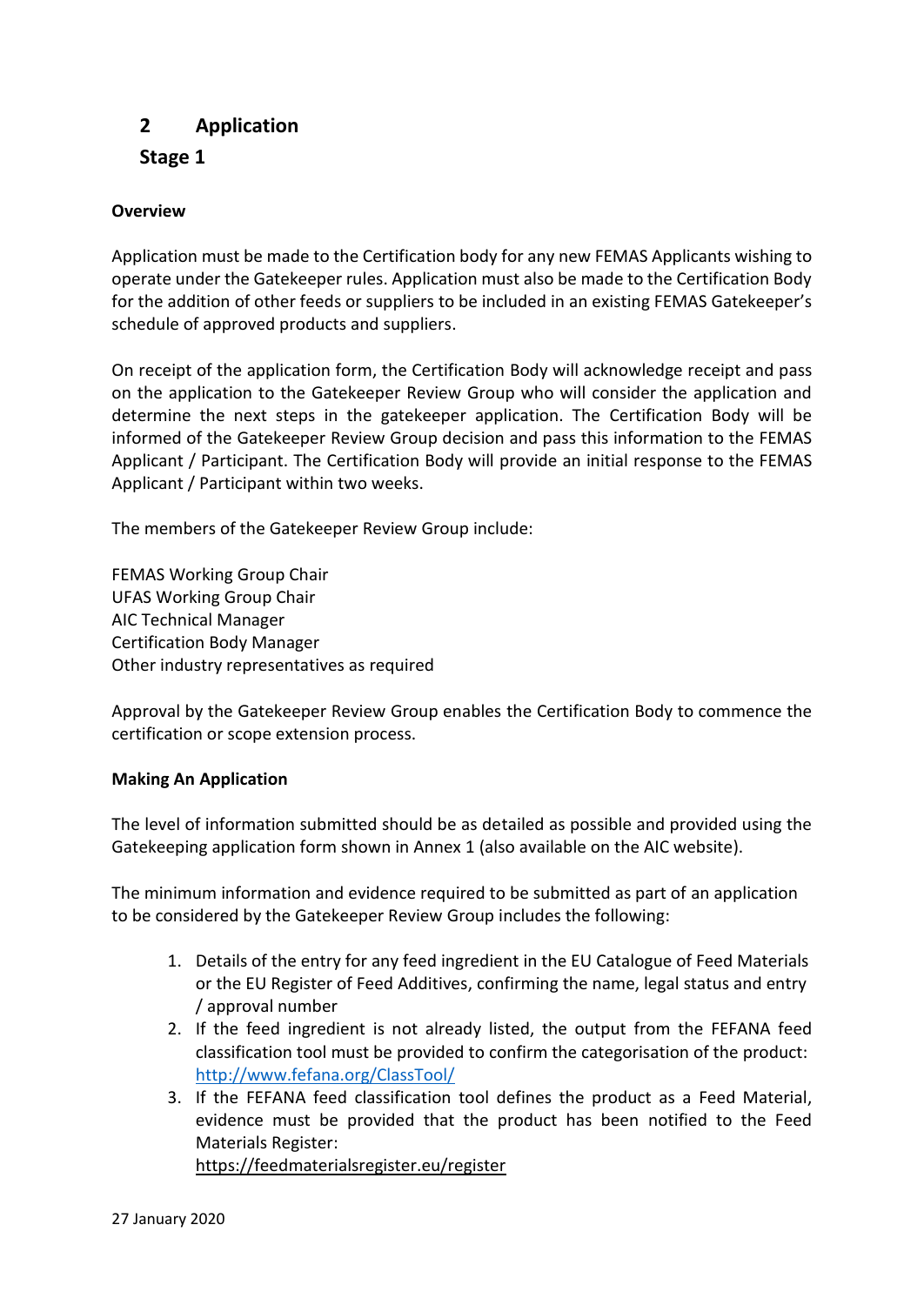- 4. Details of the source and supply chain through which the product has travelled.
- 5. The rationale for the product being considered for Gatekeeping.
- 6. The estimated quantity of product to be traded on an annual basis.
- 7. Output from the FEMAS Calculator
- 8. Additional details to support the application as detailed on the Gatekeeper Application Form shown in Annex 1.

#### **Criteria for Application Decision by the Gatekeeper Review Group**

The Gatekeeper Review Group will consider the level of information provided on the source and supply chain through which the product has travelled to determine two key criteria:

- 1. Can FEMAS Gatekeeping deliver the proposed product safely?
- 2. Can the rationale for Gatekeeping be supported?

#### **Gatekeeper Review Group Decision**

The decision of the Gatekeeper Review Group will be one of the following:

- Acceptance for the application to proceed
- Acceptance for the application to proceed subject to restrictions (e.g. time limited)
- Request for more information (to be provided within 30 days of request).
- Refusal to accept the application.

The decision of the Gatekeeper Review Group will be passed to the Certification Body who will inform the FEMAS Participant / Applicant.

Where additional information is not received within 30 days, the application will be refused.

If an application is refused, the FEMAS Participant / Applicant will be informed of the reason for refusal. In the event of refusal, the FEMAS Participant / Applicant may submit a new Gatekeeper Application for the same product if circumstances change or a revised Application is warranted.

#### **Stage 2**

#### **Audit**

Following acceptance for an application to proceed, the certification process (as described in the FEMAS Scheme Rules and Standard) will be followed by the Certification Body.

For current certificated businesses who are seeking approval for a new product or supplier the audit may be conducted as a desk top review, subject to the Certification Body's discretion.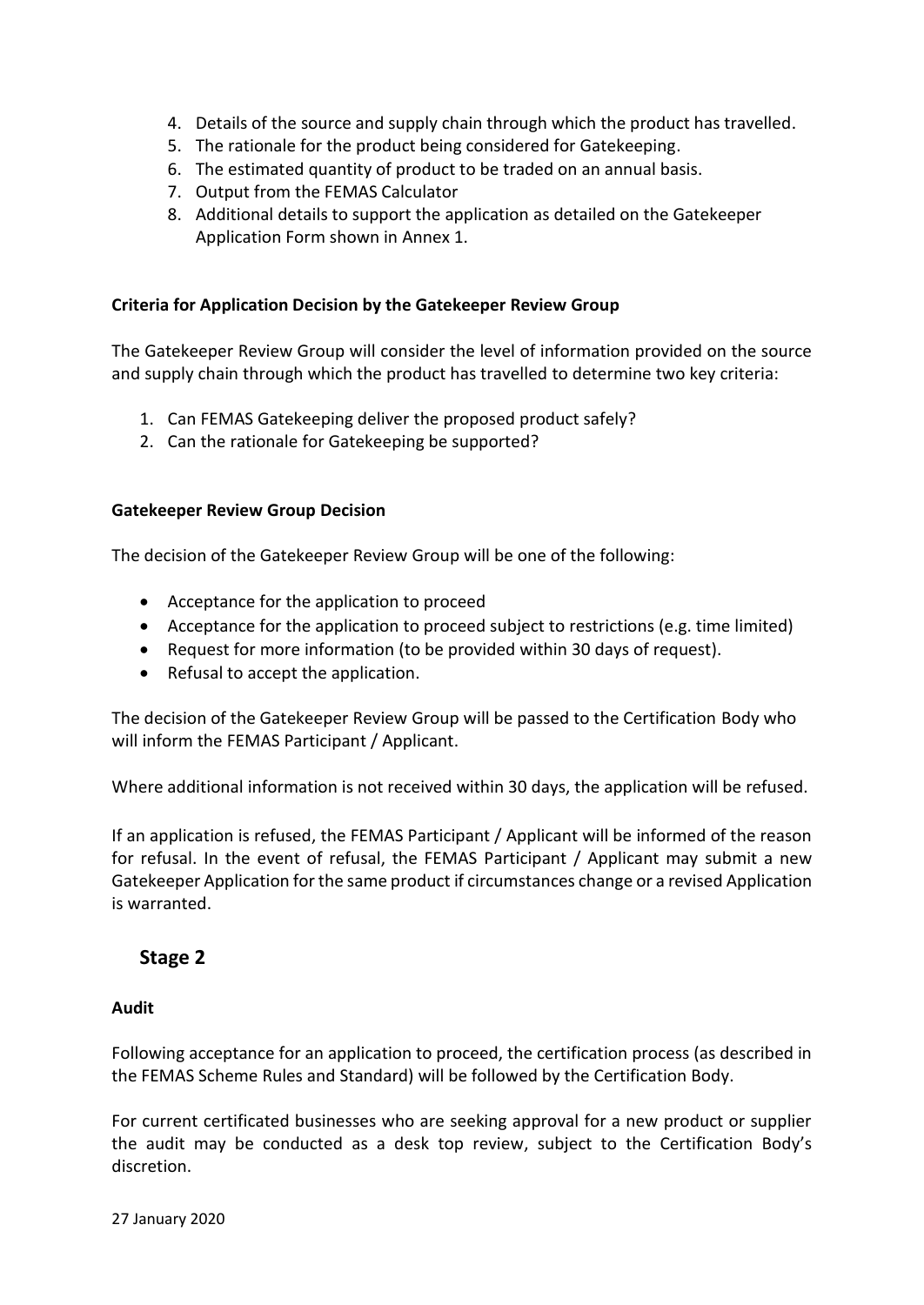#### **Maintenance of approved product list / database**

Upon approval, The FEMAS Participant must provide to the Certification Body an updated list / database of the feed covered by the FEMAS Gatekeeper requirements so that the certification scope and approved product list can be updated. A feed may not be traded under FEMAS Gatekeeper rules until the certificate scope and approved product list is updated by the Certification Body.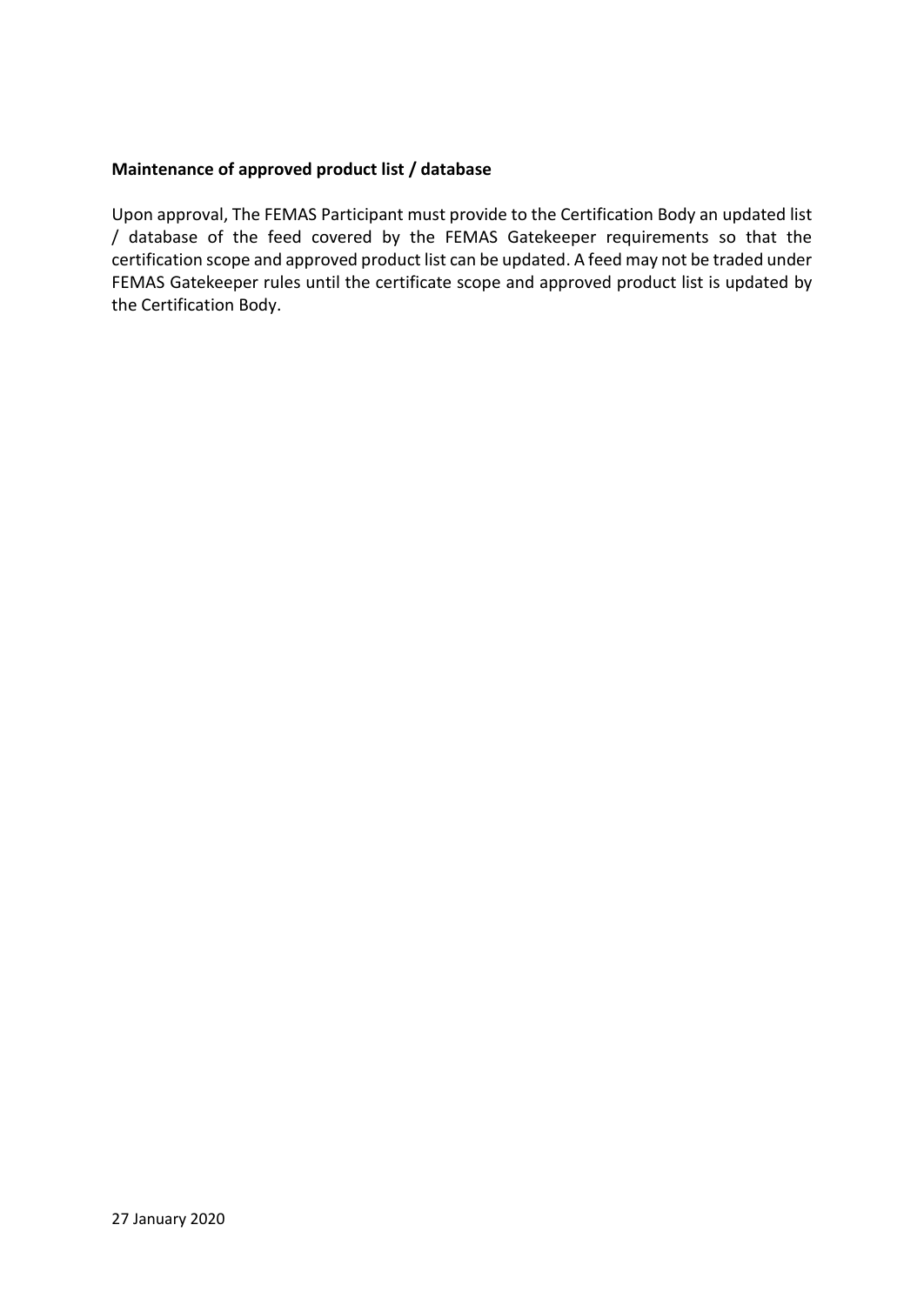| -3 | <b>Additional Sector-Specific Requirements</b> |
|----|------------------------------------------------|
|----|------------------------------------------------|

| A <sub>1.2</sub> | <b>Scheme and Legislative</b><br><b>Requirements</b>                | Any Participant within the FEMAS Scheme fulfilling a<br>Gatekeeper role for feed products entering the Feed Supply<br>Chain, must ensure that products supplied meet all FEMAS<br>Scheme requirements, whether due to controls put in place<br>by the supplier, the Participant or both parties in<br>combination.                                                                          |
|------------------|---------------------------------------------------------------------|---------------------------------------------------------------------------------------------------------------------------------------------------------------------------------------------------------------------------------------------------------------------------------------------------------------------------------------------------------------------------------------------|
| $D$ 3.1          | <b>Approval of Suppliers</b><br>of Non-Assured Feed<br>(Gatekeeper) | The FEMAS Participant must advise the Certification<br>Body of any amendments to the list / database of feed<br>covered by the FEMAS Gatekeeper requirements,<br>including those products no longer required.<br>A feed may not be traded under FEMAS certification<br>until the certificate scope and approved product list is<br>updated by the Certification Body.                       |
| D 3.2            | <b>Approval of Suppliers</b><br>of Non-Assured Feed<br>(Gatekeeper) | All products included on the approved product list held<br>by the Certification Body must continue to be subject<br>to all the requirements of the FEMAS Standard,<br>regardless of the volumes traded.                                                                                                                                                                                     |
| D 3.5            | <b>Approval of Suppliers</b><br>of Non-Assured Feed<br>(Gatekeeper) | The Participant must be able to demonstrate that they have<br>sufficient knowledge and information from the non-assured<br>supplier to confirm all applicable requirements of the<br>current FEMAS standard and any relevant Sector Notes are<br>being achieved. The information provided<br>in the<br>Gatekeeper Application Form will not in isolation be<br>sufficient to evidence this. |
| F3.1             | <b>Labelling</b>                                                    | Feed products produced from Genetically Modified crops<br>must be labelled in accordance with any Regulatory<br>requirements applicable in the countries where they are<br>sold.                                                                                                                                                                                                            |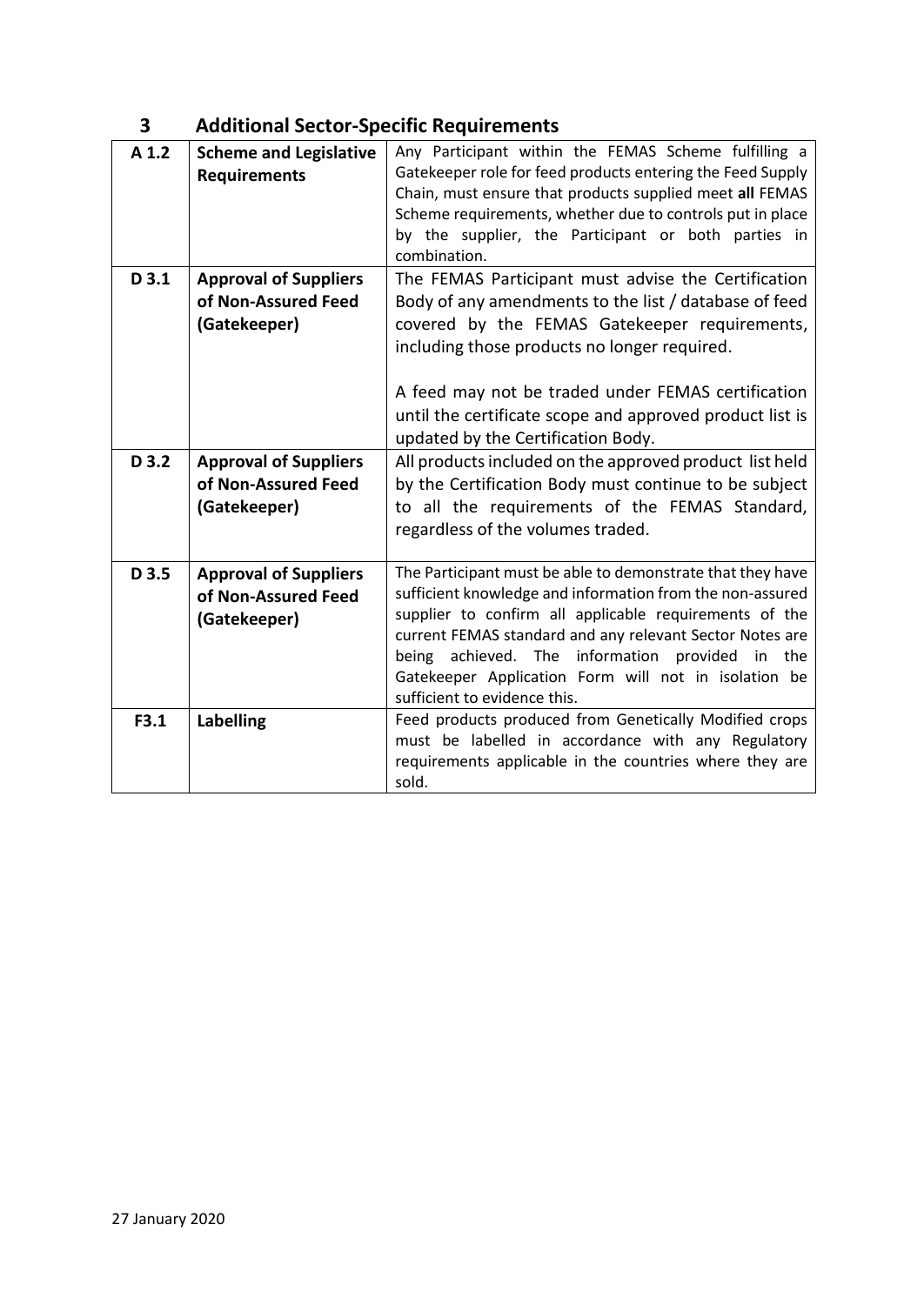## **4 Sector-Specific Guidance**

| <b>B1</b>   | <b>HACCP and Feed Safety</b>  | Participants may take into account any effective HACCP   |
|-------------|-------------------------------|----------------------------------------------------------|
|             | <b>Risk Assessment</b>        | programmes already put in place by supplying             |
|             |                               | companies but should confirm that all likely feed safety |
|             |                               | risks have been considered and mitigated at each step    |
|             |                               | of the supply chain.                                     |
| <b>B1.3</b> | <b>HACCP and Feed Safety</b>  | When establishing the FEMAS Team, the Participant        |
|             | <b>Risk Assessment</b>        | should consider the merits of including representatives  |
|             |                               | from supplying companies.                                |
| <b>B2.1</b> | Documents and                 | Participants may take into account the documents and     |
|             | <b>Records</b>                | records held by supplying companies but should           |
|             |                               | confirm that any such documents or records upon          |
|             |                               | which they rely for compliance with the FEMAS Scheme     |
|             |                               | are accurate, accessible and can be made available       |
|             |                               | promptly.                                                |
| D 3.5       | <b>Approval of Suppliers</b>  | To assist Participants in ensuring that FEMAS            |
|             | of Non-Assured Feed           | requirements are being met, the FEMAS checklist is       |
|             |                               | available in Word format on the AIC website. Other       |
|             |                               | documents may be used, however the level of              |
|             |                               | information gathered should be sufficient to satisfy all |
|             |                               | applicable requirements of the FEMAS standard.           |
| E1.1        | <b>Selection and Approval</b> | Participants are reminded that for products where the    |
|             | of Suppliers of               | Participant is acting as the Gatekeeper, no further      |
|             | <b>Subcontracted Services</b> | screening, cleaning, re-packaging, de-packaging or any   |
|             |                               | other processing is permitted before it enters into the  |
|             |                               | assured supply chain. Where such processing does         |
|             |                               | occur, full FEMAS certification will be required.        |
| 11.1        | <b>Sampling and Analysis</b>  | Participants may take into account the samples taken     |
|             | <b>Schedules</b>              | and held by supplying companies but should confirm       |
|             |                               | that any samples upon which they rely for compliance     |
|             |                               | with the FEMAS Scheme are representative, accessible     |
|             |                               | and can be made available promptly.                      |
| 15          | <b>Analysis</b>               | Participants may take into account the analysis          |
|             |                               | undertaken by supplying companies but should confirm     |
|             |                               | that any analysis upon which they rely for compliance    |
|             |                               | with the FEMAS Scheme has been conducted by              |
|             |                               | suitably qualified laboratories using appropriate        |
|             |                               | methodology. Any results from such analysis should be    |
|             |                               | representative and promptly available.                   |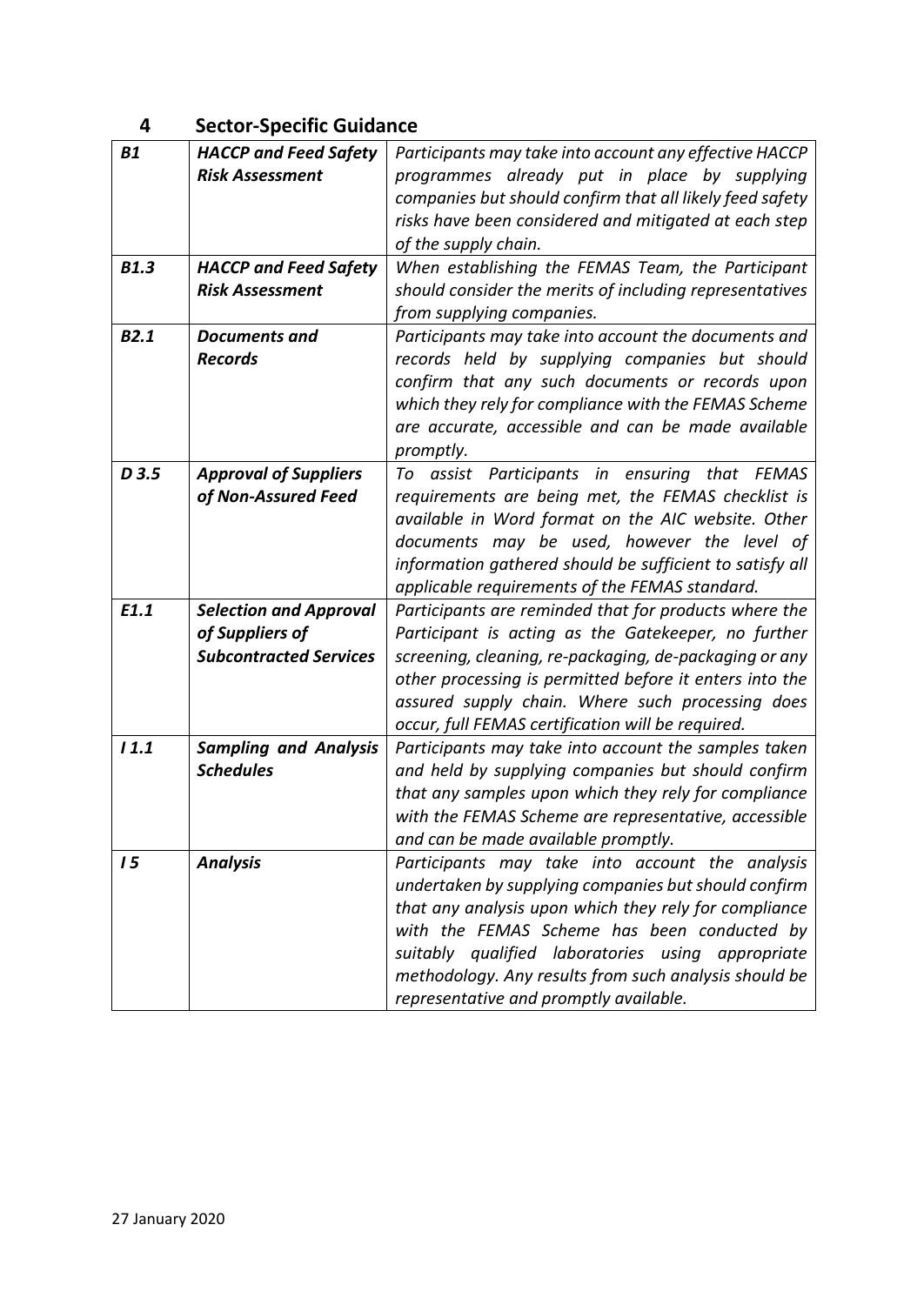# **Annex 1 - Gatekeeping Application Form**

#### This form is available in Word format on the AIC website

| <b>FEMAS Participant / Applicant</b><br><b>Company Name</b>                             |  |
|-----------------------------------------------------------------------------------------|--|
| IF a FEMAS Participant,<br>FEMAS ID number                                              |  |
| FEMAS Participant / Applicant<br>Contact name                                           |  |
| <b>FEMAS Participant / Applicant</b><br>Contact email address                           |  |
| Date of Submission                                                                      |  |
| Please confirm if there is a date<br>when it is hoped certification will<br>be complete |  |
|                                                                                         |  |
| Feed Material / Additive name                                                           |  |
| Legal category of material /<br>reference number                                        |  |
| FEFANA feed classification tool<br>output attached? (where relevant)                    |  |
| Supplier name and address                                                               |  |
| Source and Country of origin                                                            |  |
| Rationale for gatekeeping                                                               |  |
|                                                                                         |  |
| Product specification including<br>packaging / bulk delivery format                     |  |
| Details of steps within the supply<br>chain (a flow chart would assist<br>this)         |  |